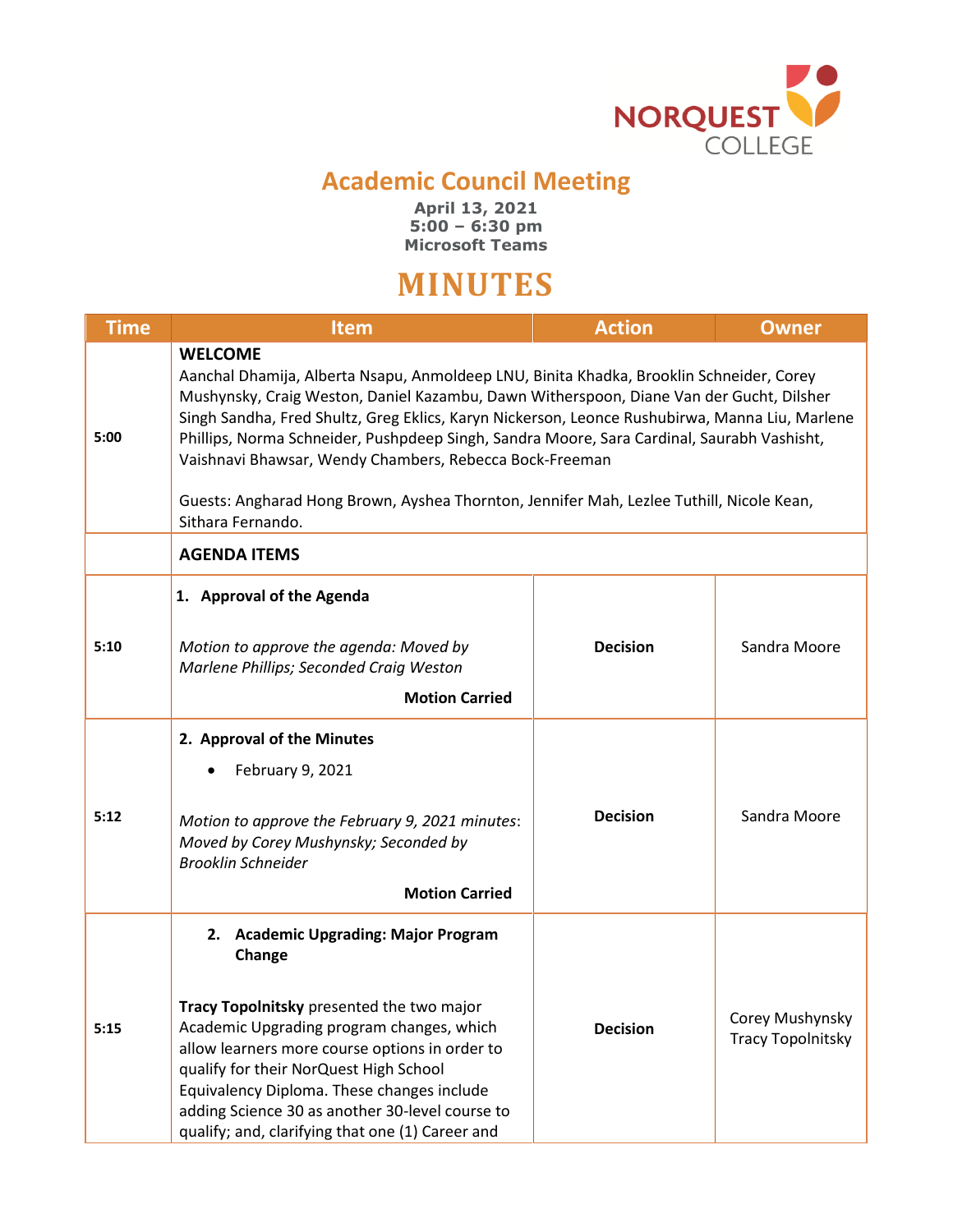|      | Technology Studies (CTS) course will be used to<br>qualify for the NorQuest High School Equivalency<br>Diploma.<br>Motion to approve the two major program<br>changes to the Academic Upgrading program:<br>Moved by Wendy Chambers; seconded by Fred<br>Shultz.<br><b>Motion Carried</b>                                                                            |                 |                  |
|------|----------------------------------------------------------------------------------------------------------------------------------------------------------------------------------------------------------------------------------------------------------------------------------------------------------------------------------------------------------------------|-----------------|------------------|
|      | 3.<br><b>Environmental Protection Technology</b><br>program: Major Program Change                                                                                                                                                                                                                                                                                    |                 |                  |
|      | Sithara Fernando shared that the changes<br>proposed would be effective as of September<br>2021. This item was discussed with the Program<br>Advisory Committee.                                                                                                                                                                                                     |                 |                  |
|      | The changes will increase accessibility for<br>Indigenous learners and the program will work<br>with Indigenous relations to target the program<br>recruitment efforts.                                                                                                                                                                                              |                 |                  |
| 5:35 | Program Chair also worked with University<br>Transfer to help monitor students to ensure they<br>have great supports as they work through the<br>program.                                                                                                                                                                                                            | <b>Decision</b> | Sithara Fernando |
|      | Motion to approve the admission requirements,<br>name change, and architecture changes of the<br>Environmental Protection Technology program.<br>Moved by Craig Weston; Seconded by Wendy<br>Chambers.                                                                                                                                                               |                 |                  |
|      | <b>Motion Carried</b>                                                                                                                                                                                                                                                                                                                                                |                 |                  |
|      | <b>Practical Nurse Diploma-</b><br>4.<br><b>Internationally Educated Nurses: Major</b><br><b>Program Change</b>                                                                                                                                                                                                                                                      | <b>Decision</b> | Ayshea Thornton  |
| 5:55 | Ayshea Thornton explained that students in this<br>program would get a Practical Nurse diploma and<br>could apply to the professional association to<br>write the national exam. Admissions to this<br>program would look at the applicants nursing<br>degree in their country of origins. The program<br>would be delivered face-to-face and would be full<br>time. |                 |                  |